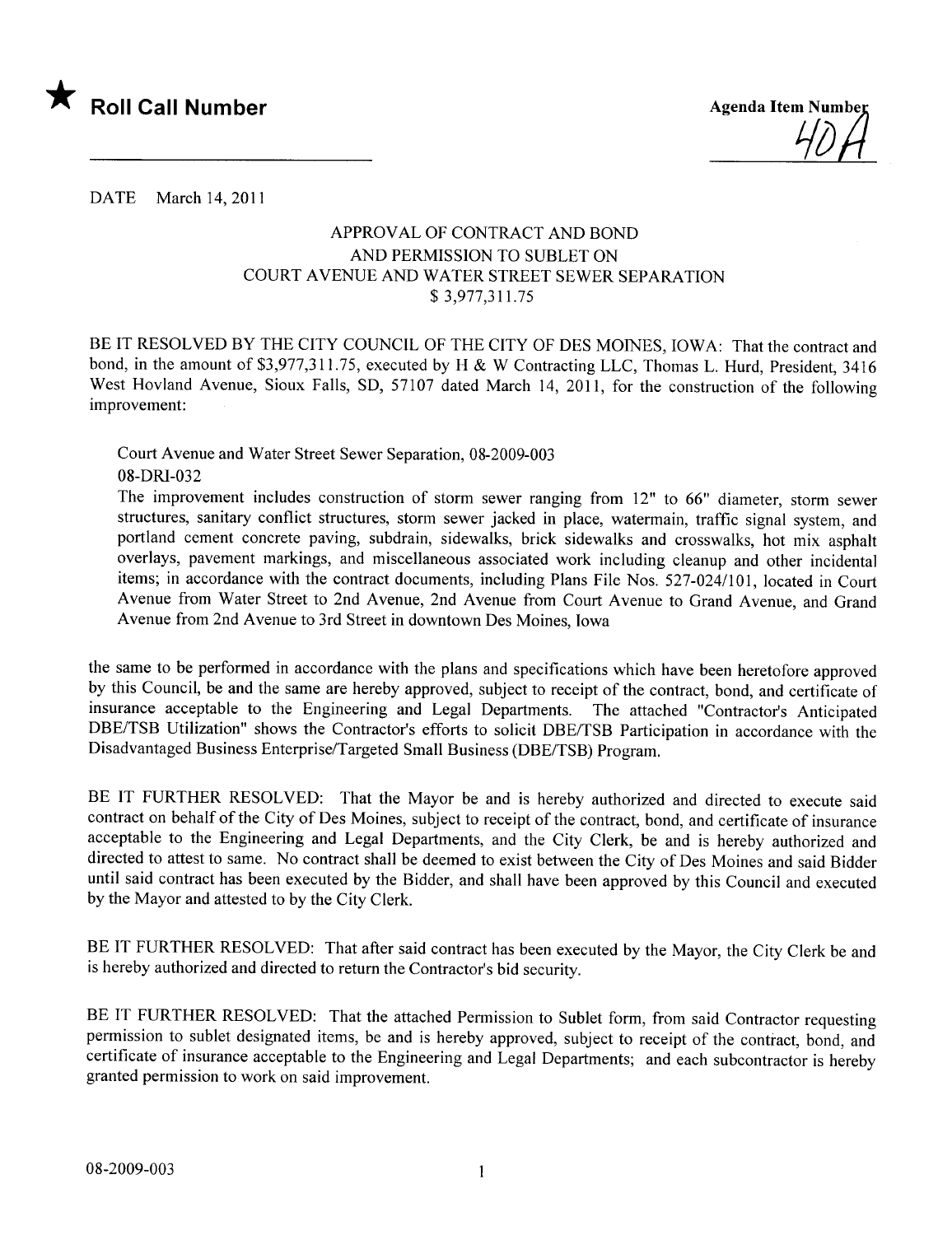

**Agenda Item Number** 

**DATE** March 14, 2011

BE IT FURTHER RESOLVED: That the Des Moines Finance Director is hereby authorized to encumber this contract amount against the funds as identified below, and to acquire Builder's Risk Insurance, if appropriate, for the above referenced improvement.

| (City Council Communication Number) | $11 - 168$ | attached) |
|-------------------------------------|------------|-----------|
|-------------------------------------|------------|-----------|

Moved by

to adopt.

**FORM APPROVED** 

Kathleen Vanderpool Deputy City Attorney

Funding Source: 2010-2011 CIP, Page Storm-6, Court Avenue/Water Street Sewer Separation, STE081, Being: \$1,296,841.98 in HUD Disaster funds (Federal Jumpstart Infrastructure Assistance funds) from the Iowa B Department of Economic Development (remainder of the \$1,610,000 grant allocated for Phase 2 storm sewer construction costs), \$1,051,450.72 in I-JOBS II Targeted Disaster Relief Grant funds (remainder of the \$3,050,000 I-JOBS II Grant), \$913,569.78 City Storm Water Utility Funds, and the remaining \$715,449.27 in City Storm Water Utility Revenue Bonds issued

| <b>COUNCIL ACTION</b> | <b>YEAS</b> | <b>NAYS</b> | <b>PASS</b> | <b>ABSENT</b>   | I, Diane Rauh, City Clerk of said City Council, hereby     |
|-----------------------|-------------|-------------|-------------|-----------------|------------------------------------------------------------|
| <b>COWNIE</b>         |             |             |             |                 | certify that at a meeting of the City Council, held on the |
| <b>COLEMAN</b>        |             |             |             |                 | above date, among other proceedings the above was          |
| <b>GRIESS</b>         |             |             |             |                 | adopted.                                                   |
| <b>HENSLEY</b>        |             |             |             |                 |                                                            |
| <b>MAHAFFEY</b>       |             |             |             |                 | IN WITNESS WHEREOF, I have hereunto set my hand            |
| <b>MEYER</b>          |             |             |             |                 | and affixed my seal the day and year first above written.  |
| <b>MOORE</b>          |             |             |             |                 |                                                            |
| <b>TOTAL</b>          |             |             |             |                 |                                                            |
| <b>MOTION CARRIED</b> |             |             |             | <b>APPROVED</b> |                                                            |
|                       |             |             |             |                 |                                                            |
|                       |             |             |             |                 |                                                            |
|                       |             |             |             |                 |                                                            |
|                       |             |             |             | Mayor           |                                                            |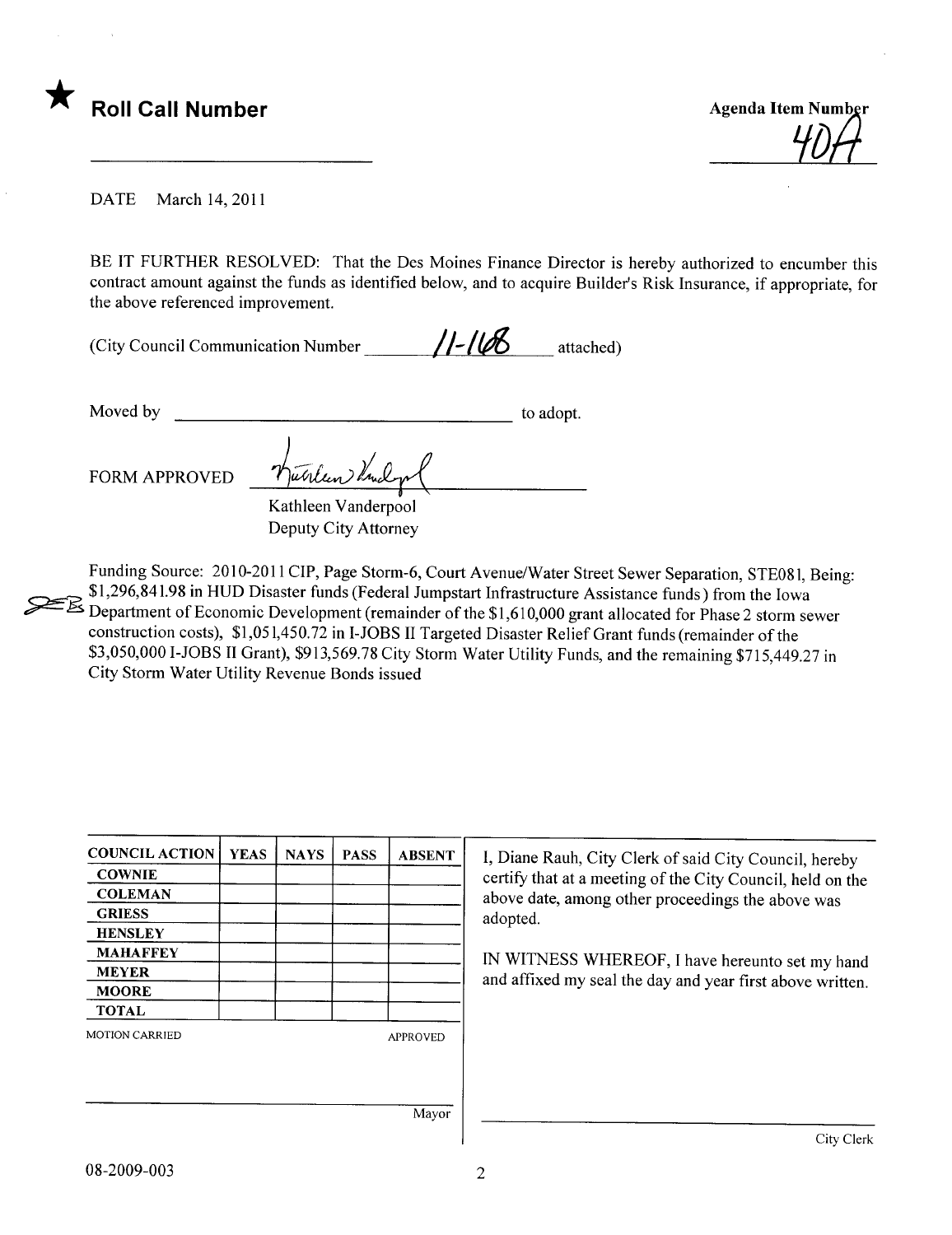Department of Engineering Department of Engineering<br>City of Des Moines, Iowa

 $\sim$  -  $2$ 





### CONTRACTOR'S ANTICIPATED DBE/TSB UTILIZATION

### Court Avenue and Water Street Sewer Separation

#### Activity ID 08-2009-003

On March 1, 2011, H & W Contracting LLC, Thomas L. Hurd, President, 3416 West Hovland Avenue, Sioux Falls, SD 57107 submitted a proposal for construction of the Court Avenue and Water Street Sewer Separation, Activity ID 08-2009-003, which the City Council has determined to be the lowest responsible, responsive bid for said project in the amount of \$3,977,311.75. The proposal included a statement that the Disadvantaged Business Enterprise/Targeted Small Business (DBE/TSB) Program shall apply to this project.

The Engineering Department has prepared this report summarizing the information that H  $\&$  W Contracting LLC, has submitted indicating that it anticipates utilizing the following DBE/TSB companies on this project:

| DBE/TSB Name              | Description of Work                    | <b>Estimated Amount</b> |  |
|---------------------------|----------------------------------------|-------------------------|--|
| <b>Bonnies Barricades</b> | <b>Traffic Control</b>                 | \$46,334.00             |  |
| Paco's Construction, LLC  | Asphalt                                | \$134,625.00            |  |
|                           | <b>Estimated DBE/TSB Participation</b> | \$180,959.00            |  |
|                           | H & W Contracting LLC Amount           | \$3,977,311.75          |  |
|                           | Percentage of DBE/TSB Participation    | 4.55%                   |  |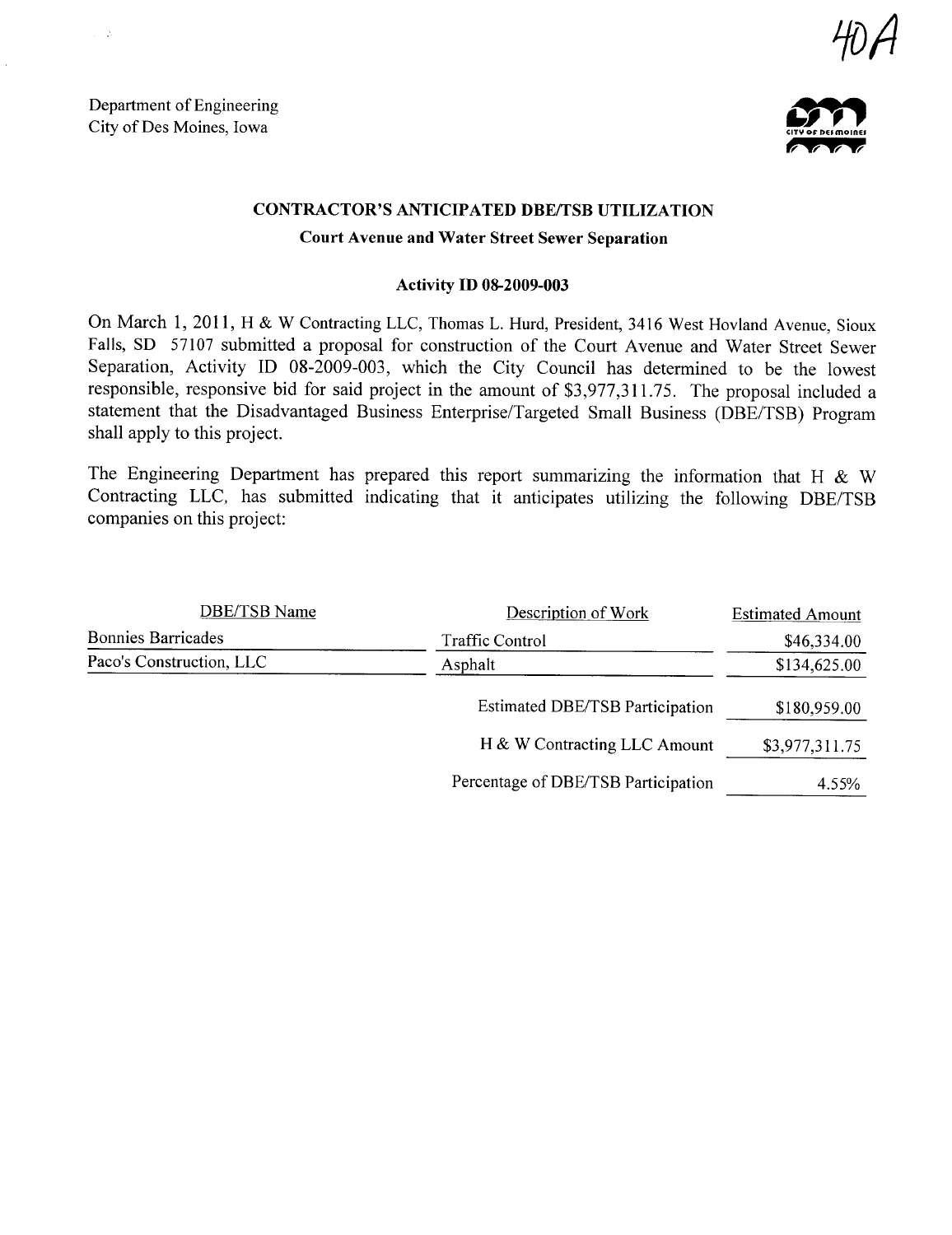ENGINEERING DEPARTMENT<br>CITY OF DES MOINES, IOWA

&'

(when in red)

# PERMISSION TO SUBLET

|                                                                |                                                                                                                                    | Date                                                        | March 4, 2011 |                                                                |  |
|----------------------------------------------------------------|------------------------------------------------------------------------------------------------------------------------------------|-------------------------------------------------------------|---------------|----------------------------------------------------------------|--|
| Project<br>Court Ave & Water Street Sewer Separation           | Contract No.                                                                                                                       | 14611                                                       |               |                                                                |  |
| Contractor<br>H & W Contracting, LLC.                          |                                                                                                                                    | Activity ID                                                 | 08-2009-003   |                                                                |  |
| Federal Tax ID<br>41-1748842                                   |                                                                                                                                    | Project No.                                                 |               |                                                                |  |
| <b>ITEM REQUESTED BY THE</b><br><b>CONTRACTOR TO BE SUBLET</b> | <b>ORGANIZATION</b><br><b>REQUESTED TO</b><br>PERFORM WORK                                                                         | <b>STATE IF</b><br><b>ORGANIZATION</b><br><b>IS DBE/TSB</b> |               | <b>COST OF WORK</b><br><b>REQUESTED TO</b><br><b>BE SUBLET</b> |  |
| Survey                                                         | Landmark Engineering Group, Inc.<br>2873 104th Street<br>Urbandale, Iowa 50322<br>Federal Tax ID 36-3942989                        |                                                             | No            | \$5,400.00                                                     |  |
| Boring                                                         | RTS LLC<br>720 SW Goodwin St<br>Ankeny, Iowa 50023<br>$(515)$ 965-0030<br>Federal Tax ID 20-8301735                                |                                                             | No            | \$464,800.00                                                   |  |
| <b>Traffic Control</b>                                         | <b>Bonnies Barricades</b><br>1547 Michigan Street<br>Des Moines, IA 50314<br>$(515) 282 - 8877$<br>Federal Tax ID 42-1250395       |                                                             | Yes           | \$46,334.00                                                    |  |
| <b>HMA</b>                                                     | Pacos Construction LLC<br>9560 SE 56th Avenue<br>Runnels, iowa 50237<br>$(515)$ 240-0625<br>Federal Tax ID 20-4493861              |                                                             | Yes           | \$134,625.00                                                   |  |
| <b>Pavement Markings</b>                                       | <b>DPLM</b><br>1704 E. Euclid Avenue<br>Des Moines, Iowa 50313<br>$(515)$ 289-1370<br>Federal Tax ID 27-1653825                    | No                                                          |               | \$23,939.00                                                    |  |
| Pavement Sawing                                                | Henriksen Contracting, LLC<br>3754 SE Capital Circle<br>Grimes, Iowa 50111<br>$(515)$ 986-4243<br>Federal Tax ID 20-4117039        | No                                                          |               | \$27,432.00                                                    |  |
| <b>PCC Paving</b>                                              | <b>Sternquist Construction</b><br>1110 North 14th Street<br>Indianola, Iowa 50125<br>$(515)$ 961-8127<br>Federal Tax ID 42-0960204 | No                                                          |               | \$501,127.00                                                   |  |
|                                                                |                                                                                                                                    |                                                             |               | ENGINEERING DEPARTMENT<br>"ORIGINAL DOCUMENT"                  |  |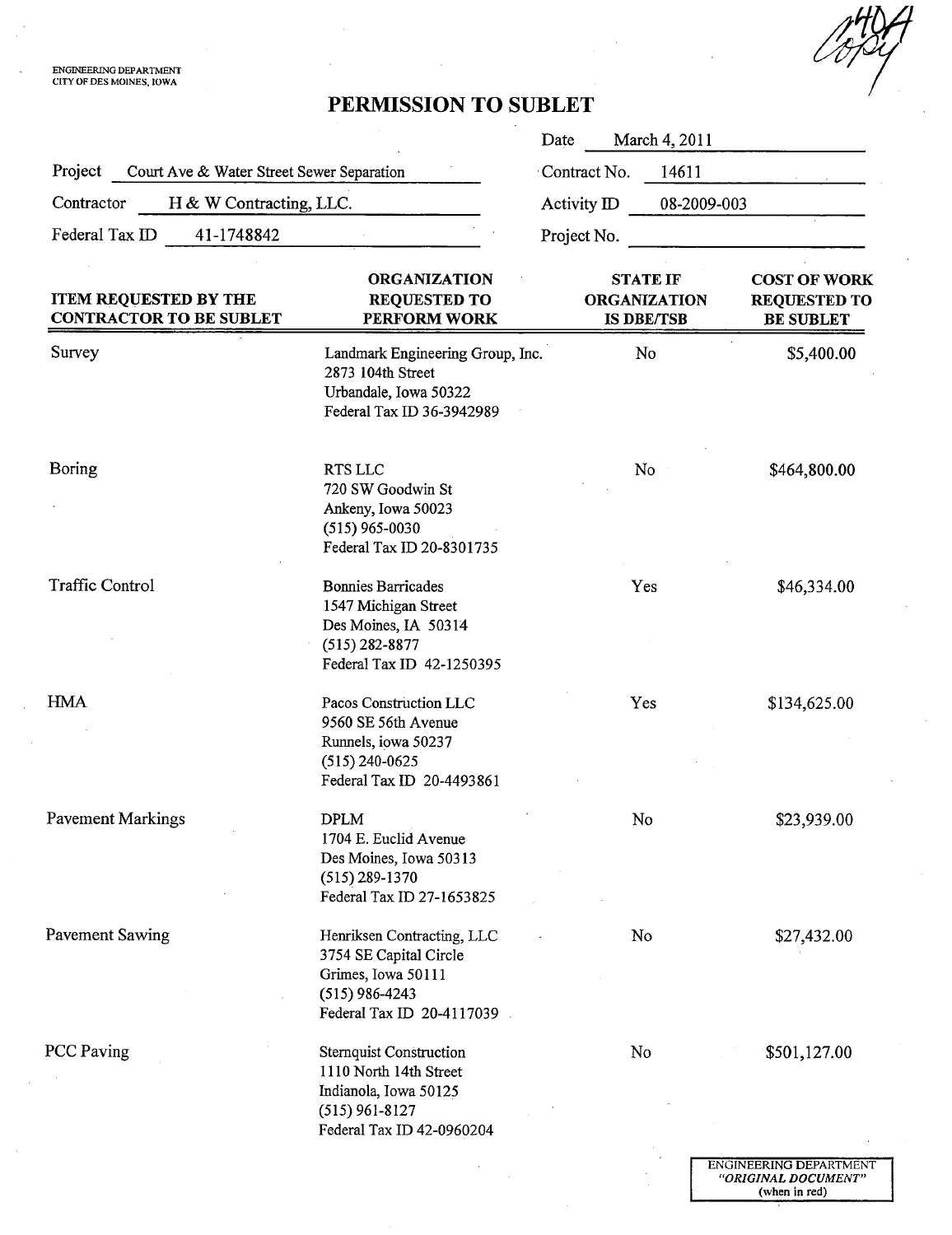Baker Electric 111 Jackson Des Moines, Iowa 50315  $(515)$  245-9584 Federal Tax ID 42-0838172

 $\cdot$  No

| Cost of Items Sublet This Request                   |                | \$1,295,802.00 |
|-----------------------------------------------------|----------------|----------------|
| Cost of Items Previously Sublet                     |                | \$0.00         |
| <b>Total Cost of Items Sublet</b>                   |                | \$1,295,802.00 |
| Cost of Specialty Items                             | \$0.00         |                |
| (a) Total Cost of Sublet Items Less Specialty Items |                | \$1,295,802.00 |
| <b>Total Contract Amount</b>                        | \$3,977,311.75 |                |
| (b) Total Contract Amount Less Specialty Items      |                | \$3,977,311.75 |
| Percentage of Contract to be Sublet $(a \div b)$    |                | 32.58%         |
|                                                     |                |                |

The prime contractor's request for Permission to Sublet the above items of work is approved with the understanding that the prime contractor shall be held responsible for the subcontractors' full compliance of all terms of the contract.

Form Routing:

Engineering Administration City Clerk Engineering Administration Distribution

Project Engineer

Approved:

Roll Call No.

Date

ENGINEERING DEPARTMENT<br>"ORIGINAL DOCUMENT" (when in red)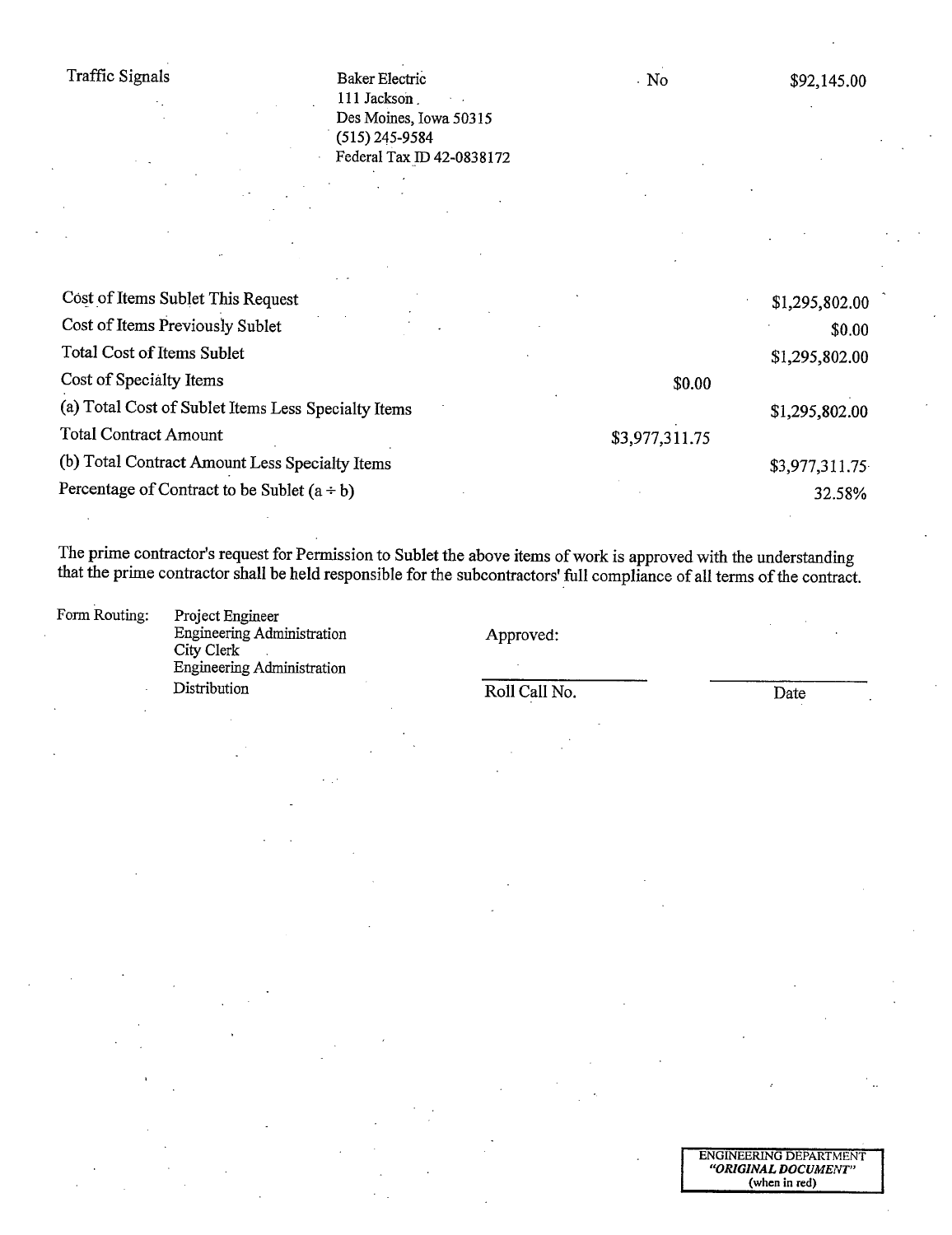6053399175 T-637 P008/009 F-878~

i

i

I  $\cdot$  f

I

I

i

real concerns.<br>The concerns of the

i !

I-

I rrenannel.<br>T ¡

I

! I

i

ENGINEERIG DEPARTMENT "ORIGINAL DOCUMENT" (when in red)

## List of Subcontractors

Bore RTS LLC 720 SW Goodwin St Ankeny, Ia 50023 Contractors ID 20-8301735 \$464,800.00

Survey Landmark Engineering Group, Inc.  $2873 \, 104^{\text{th}} \, \text{St}$  . The state of  $\sim$ . Urbandale, Ia. 50322 Contractors ID 36-3942989 \$5400.00

Traffic Control Bonnies Barricades 1547 Michigan St Des Moines la. 50314-3532 Contractors iD 42.1250395 \$46,334.00

Traffic Signals Baker Electric 111 Jackson Des Moines, Ia. 50315 Contractors ID 42-0838172 \$92.145.00

HMA Surface Pacos Construction L.L.C. 9560 SE 56<sup>th</sup> Ave. Runnells, Ia. 50237 Contractors ID 20-4493861 \$134,625,00

Pavement Markings DPLM 1704 E, Euclid Ave. Des Moines, la, 50313 Contractors ID 27-1653825 \$23,938.75